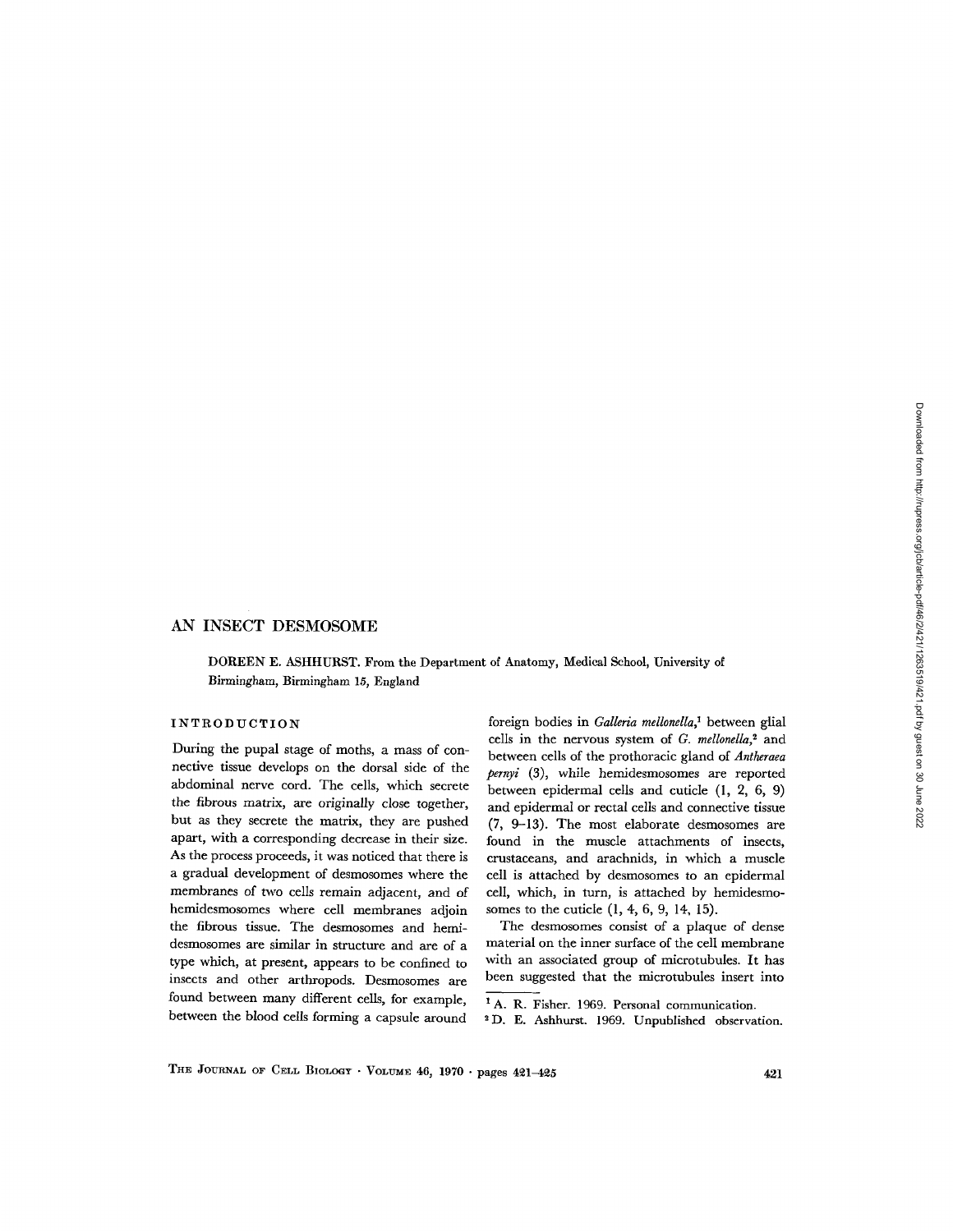the dense material in a manner analogous to that of the tonofilaments in vertebrate desmosomes suggested by Kelly (8). It has been shown by tilting these desmosomes in the electron microscope that this is not their true relationship to the dense material.

## METHODS

The abdominal nerve cords of pupae and adults of the wax-moth Galleria mellonella were fixed in  $2.5\%$ glutaraldehyde in 0.05 M cacodylate buffer pH 7.2 at  $4^{\circ}$ C for  $1\frac{1}{2}$  hr. They were then washed overnight in several changes of buffer at 4°C and postfixed in  $1\%$  aqueous osmium tetroxide at room temperature. They were taken straight to 70% ethanol, then dehydrated in graded ethanols, passed through propylene oxide, and embedded in Araldite. The thin sections were stained in saturated uranyl acetate in  $50\%$  ethanol and lead citrate. The micrographs of tilted desmosomes were taken in an A.E.I. EM 801 electron microscope, using the tilting stage which allows tilt angles of  $\pm 20^{\circ}$  in two axes at right angles.

# RESULTS

The micrograph in Fig. 3 shows two desmosomes where the cells are adjacent and a small hemidesmosome where one cell adjoins fibrous tissue ; the section has not been tilted. The dense material, which forms plaques beneath the cell membranes, has no apparent structure. A large number of microtubules form a halo around the desmosomes in both cells. The microtubules appear to have differing orientations, and some seem to be approaching the dense material. None is seen in true transverse section, but they appear as short tubules since they are seen throughout the thickness of the section. In Fig. 1, this group of desmosomes has been tilted through  $10^{\circ}$  in the direction shown by the arrow; no further information about the relationship of the microtubules and dense material is gained. When this same section is tilted through  $20^{\circ}$  in the opposite direction (Fig. 4), the microtubules associated with the hemidesmosome are now seen simply as dense rings, that is, in true transverse section. It is immediately apparent that a distinct gap is present between the tubules and the dense material. In Fig. 2, the section has been tilted by  $20^{\circ}$  on the other tilt axis. All the structures are now seen as in a very oblique section, and the microtubules clearly appear to penetrate the dense material. In the last micrograph of the series (Fig. 5), the section has been tilted by  $20^{\circ}$ in the opposite direction, that is, there is a differ-

ence in tilt angle of  $40^{\circ}$  between Figs. 2 and 5. Here, most of the microtubules around the two desmosomes are seen in true transverse section and, clearly, they are separated from the dense material by an appreciable gap. In other words, it appears that the microtubules might be parallel, rather than perpendicular, to the plaque of dense material. This is further substantiated by the longitudinal section of a desmosome (Fig. 6), in which the tubules lie parallel to the plaque.

It may be argued that thin strands of material can be seen in Fig. 5 which appear to link some of the microtubules to the dense plaque. These strands are at best irregular, but they might represent a modification of the cytoplasm near the plaques which could serve to maintain the relationship between the microtubules and dense material . The number of microtubules around desmosomes is variable, ranging from a few to many; hemidesmosomes always have fewer associated microtubules.

In longitudinal sections (Fig.  $6$ ), the dense material covers a greater length than in transverse sections. This suggests that the dense material forms an oval, rather than a circular, plaque on the inner surface of the cell membrane. There is no evidence to suggest the nature of the dense material or its intimate relationship with the membrane. In the longitudinal section (Fig. 6), there are indications of a dense strand forming loops or circular profiles within the plaque; each profile seems to originate at the cell membrane. No unequivocal en face views of the desmosome have so far been observed .

The two adjacent cell membranes in the desmosome are held about 170 A apart. There is no specialized structure in this space; a few tenuous strands of material may be seen joining the two membranes, but these also occur where there are no desmosomes.

It is, therefore, suggested that the structure of this desmosome is as shown in the drawing (Fig. 7). The bundles of microtubules overlie the dense plaque and protrude over the ends . At no time are the tubules in contact with the dense plaque, but the possibility that the cytoplasm in the whole area is specially modified cannot be excluded; indeed, this would seem highly likely.

### DISCUSSION

This description of these insect desmosomes, or hemidesmosomes, differs from that of other authors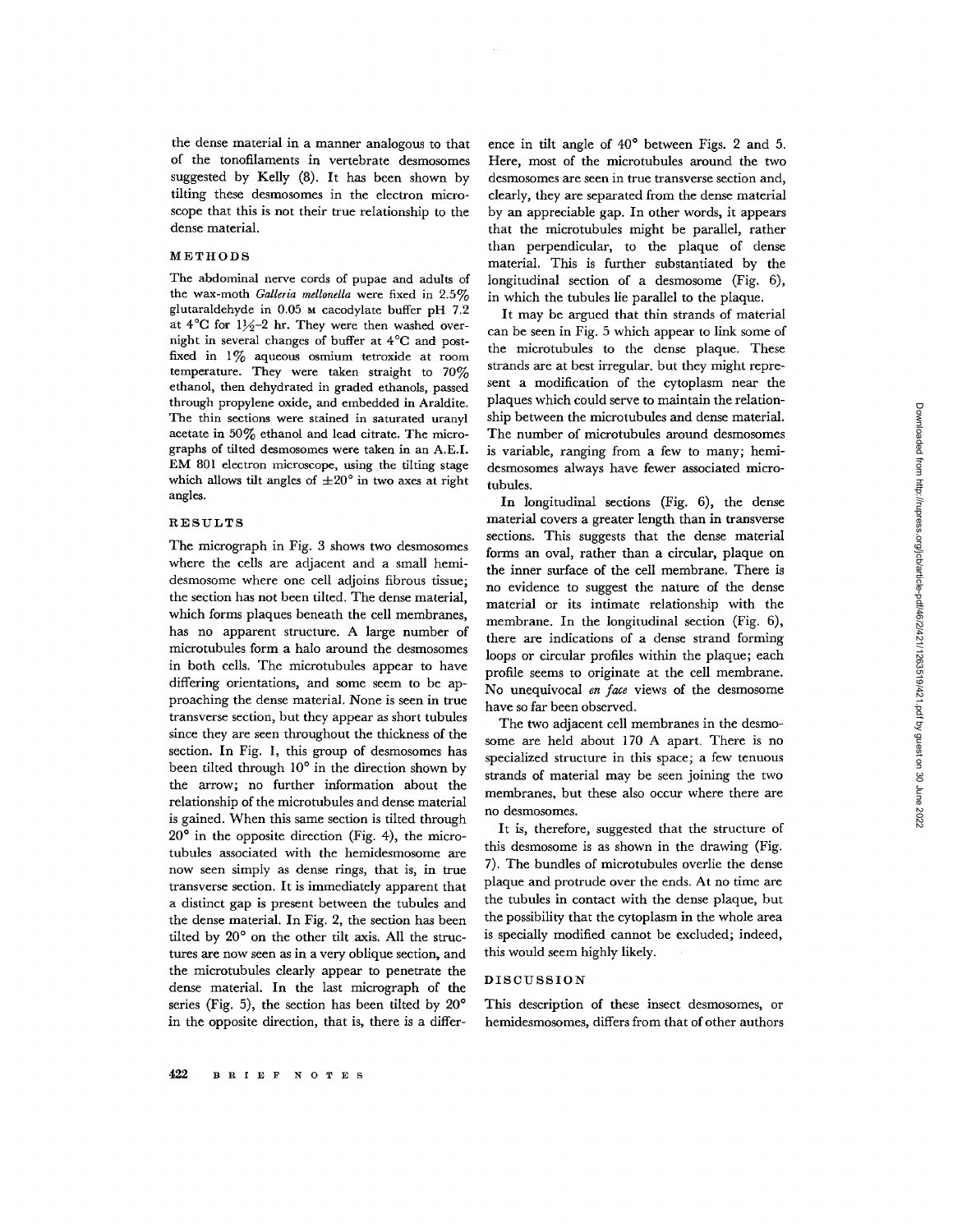

FIGURES 1-5 These five micrographs show two desmosomes (D) and one hemidesmosome (H) at different angles of tilt. Each consists of a plaque of dense material  $(P)$  and an associated group of microtubules (M). Fig. 3 shows the desmosomes in the untilted position. Fig. 1 is tilted by  $+10^{\circ}$  on the X axis, and there is no tilt on the Y axis . Most of the microtubules appear to run towards the dense plaques. Fig. 4 is tilted by  $-20^{\circ}$  on the X axis and, while the microtubules still appear to approach the dense material of the desmosomes, those near the hemidesmosome are seen in transverse section and there is a clear gap between the tubules and the plaque . A tilt of +20° on the Y axis, the X axis being untilted, produces the appearance seen in Fig. 2 where all the tubules appear to run towards the dense material and some to penetrate it. A reversal of this tilt on the Y-axis to  $-20^{\circ}$  gives the situation in Fig. 5, where the majority of the microtubules around the desmosome are seen in transverse section and there is again a clear gap between the tubules and the plaque.  $\times$  100,000.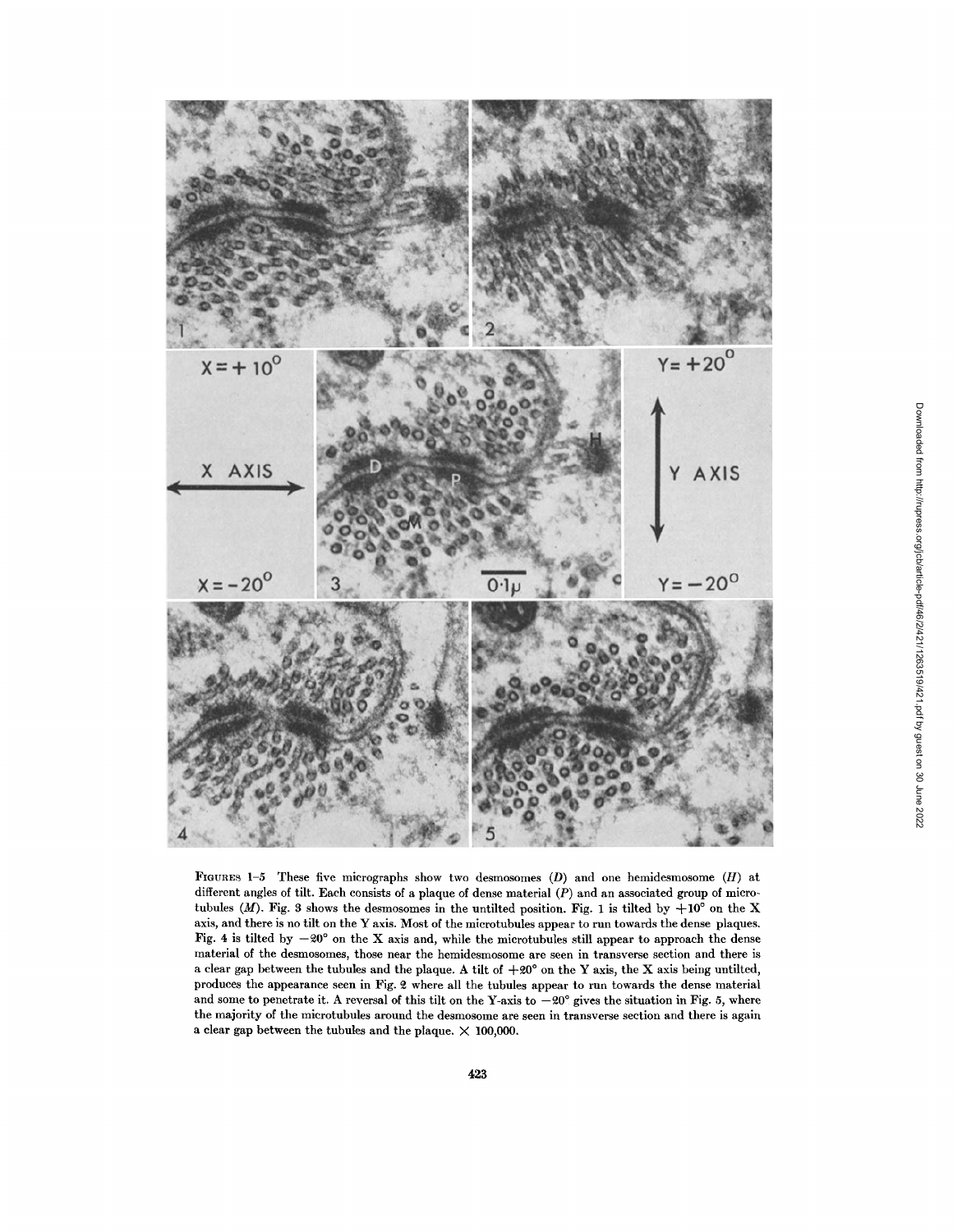

FIGURE 6 A desmosome seen in longitudinal section . There appear to be denser strands within the plaque which form loops or circular profiles originating at the cell membrane (arrows) . The microtubules run parallel to the dense material.  $\times$  120,000.



FIGURE 7 This is a diagrammatic representation of a desmosome in both transverse (T.S.) and longitudinal  $(L.S.)$  section.

in that it is suggested here that the microtubules lie parallel to the dense plaque on the inner surface of the cell membrane, whereas it has previously been considered that the microtubules are perpendicular to the dense material and insert into it, thus achieving an attachment to the cell membrane (2, 7, 9-12) . None of the previous descriptions of these desmosomes has been based on micrographs of tilted specimens. The value of this facility is clearly illustrated here, since, as can be seen from the figures in this paper, it is extremely difficult to assess the true relationships from sections which are not truly transverse or longitudinal . The views of the desmosome in Figs. 5 and 6, however, are transverse and longitudinal, respectively, and these indicate the relationships described here. In areas of previously published micrographs in which the microtubules are cut in transverse section, it is interesting to note that a distinct gap occurs between the tubules and the layer of dense material (2, 6, 7, 9, 10, 12) . It is, admittedly, more difficult to determine the precise relationship of the microtubules and dense plaque in some of the junctions where the cuticle forms "pegs" which insert into the epidermal cells (2, 6), and it would be inadvisable to extrapolate the observations of this study to include those junctions. It is possible, however, that more precise information might be obtained by tilting sections of these structures through the angles used in this study.

It may be argued that the results presented here could have been obtained by examining many desmosomes in differing orientations . This is, in part, correct, but a desmosome with the microtubules in exactly transverse section is a rare occurrence . In most instances, the desmosomes are cut obliquely, and in a series of such micrographs the relationship of the differing views is not precisely known . The advantage of tilting the specimen in the microscope is that one obtains different views of the same desmosome. Thus, one can observe the microtubules inserting into the dense material in one micrograph, while at a different angle of tilt the same microtubules are clearly separated from it; the difference in angle between the two views is accurately known. Such evidence is readily obtained and is more convincing than that from a series of micrographs of different desmosomes . In this instance, the information about the orientation of the microtubules obtained by tilting has enabled a more feasible assessment of their function to be made; previous authors  $(7)$ have suggested that they might be concerned in the transport of substances to the cell membrane, a view which the evidence here cannot support.